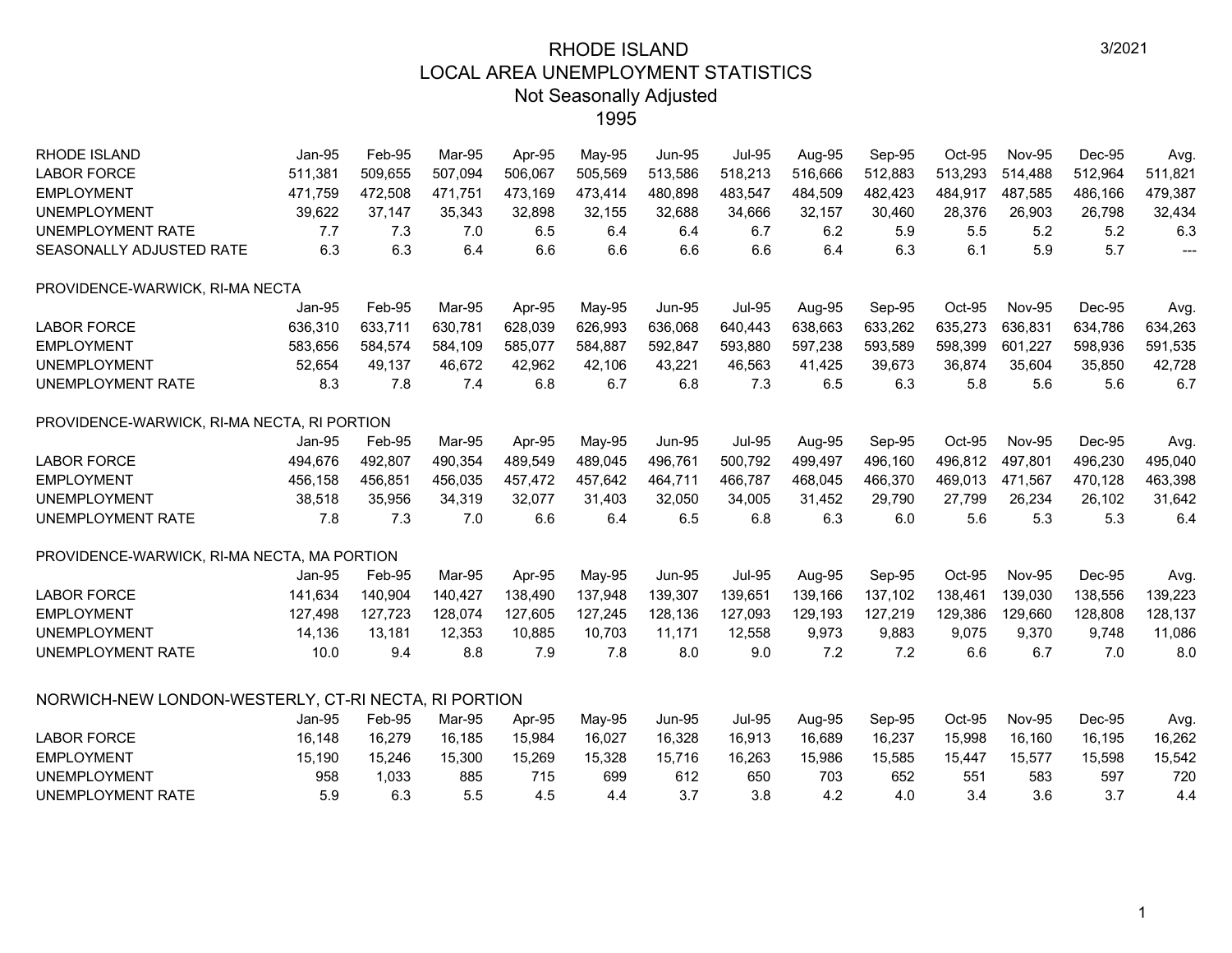| <b>BARRINGTON</b>        | Jan-95        | Feb-95 | Mar-95 | Apr-95 | May-95 | <b>Jun-95</b> | <b>Jul-95</b> | Aug-95 | Sep-95 | $Oct-95$ | <b>Nov-95</b> | Dec-95 | Avg.   |
|--------------------------|---------------|--------|--------|--------|--------|---------------|---------------|--------|--------|----------|---------------|--------|--------|
| <b>LABOR FORCE</b>       | 8,162         | 8,110  | 8,049  | 8,024  | 8,014  | 8,116         | 8,171         | 8,193  | 8,159  | 8,219    | 8,227         | 8,207  | 8,138  |
| <b>EMPLOYMENT</b>        | 7,730         | 7,743  | 7,725  | 7,737  | 7,718  | 7,818         | 7,834         | 7,869  | 7,850  | 7,914    | 7,973         | 7,953  | 7,822  |
| <b>UNEMPLOYMENT</b>      | 432           | 367    | 324    | 287    | 296    | 298           | 337           | 324    | 309    | 305      | 254           | 254    | 316    |
| UNEMPLOYMENT RATE        | 5.3           | 4.5    | 4.0    | 3.6    | 3.7    | 3.7           | 4.1           | 4.0    | 3.8    | 3.7      | 3.1           | 3.1    | 3.9    |
| <b>BRISTOL</b>           | <b>Jan-95</b> | Feb-95 | Mar-95 | Apr-95 | May-95 | <b>Jun-95</b> | <b>Jul-95</b> | Aug-95 | Sep-95 | Oct-95   | <b>Nov-95</b> | Dec-95 | Avg.   |
| <b>LABOR FORCE</b>       | 11,570        | 11,494 | 11,437 | 11,364 | 11,255 | 11,360        | 11,488        | 11,515 | 11,482 | 11,562   | 11,597        | 11,516 | 11,470 |
| <b>EMPLOYMENT</b>        | 10,689        | 10,707 | 10,682 | 10,699 | 10,674 | 10,810        | 10,832        | 10,882 | 10,854 | 10,944   | 11,024        | 10,998 | 10,816 |
| <b>UNEMPLOYMENT</b>      | 881           | 787    | 755    | 665    | 581    | 550           | 656           | 633    | 628    | 618      | 573           | 518    | 654    |
| UNEMPLOYMENT RATE        | 7.6           | 6.8    | 6.6    | 5.9    | 5.2    | 4.8           | 5.7           | 5.5    | 5.5    | 5.3      | 4.9           | 4.5    | 5.7    |
| <b>BURRILLVILLE</b>      | Jan-95        | Feb-95 | Mar-95 | Apr-95 | May-95 | <b>Jun-95</b> | <b>Jul-95</b> | Aug-95 | Sep-95 | Oct-95   | <b>Nov-95</b> | Dec-95 | Avg.   |
| <b>LABOR FORCE</b>       | 8,170         | 8,109  | 8,100  | 8,034  | 8,023  | 8,189         | 8,271         | 8,333  | 8,202  | 8,268    | 8,238         | 8,203  | 8,179  |
| <b>EMPLOYMENT</b>        | 7,577         | 7,591  | 7,572  | 7,585  | 7,565  | 7,663         | 7,680         | 7,714  | 7,694  | 7,757    | 7,816         | 7,796  | 7,668  |
| <b>UNEMPLOYMENT</b>      | 593           | 518    | 528    | 449    | 458    | 526           | 591           | 619    | 508    | 511      | 422           | 407    | 511    |
| UNEMPLOYMENT RATE        | 7.3           | 6.4    | 6.5    | 5.6    | 5.7    | 6.4           | 7.1           | 7.4    | 6.2    | 6.2      | 5.1           | 5.0    | 6.2    |
| <b>CENTRAL FALLS</b>     | Jan-95        | Feb-95 | Mar-95 | Apr-95 | May-95 | <b>Jun-95</b> | <b>Jul-95</b> | Aug-95 | Sep-95 | Oct-95   | <b>Nov-95</b> | Dec-95 | Avg.   |
| <b>LABOR FORCE</b>       | 7,726         | 7,696  | 7,686  | 7,690  | 7,592  | 7,599         | 7,696         | 7,567  | 7,576  | 7,551    | 7,673         | 7,718  | 7,647  |
| <b>EMPLOYMENT</b>        | 6,893         | 6,906  | 6,889  | 6,899  | 6,883  | 6,971         | 6,986         | 7,018  | 7,000  | 7,057    | 7,110         | 7,091  | 6,975  |
| <b>UNEMPLOYMENT</b>      | 833           | 790    | 797    | 791    | 709    | 628           | 710           | 549    | 576    | 494      | 563           | 627    | 672    |
| <b>UNEMPLOYMENT RATE</b> | 10.8          | 10.3   | 10.4   | 10.3   | 9.3    | 8.3           | 9.2           | 7.3    | 7.6    | 6.5      | 7.3           | 8.1    | 8.8    |
| <b>CHARLESTOWN</b>       | Jan-95        | Feb-95 | Mar-95 | Apr-95 | May-95 | <b>Jun-95</b> | <b>Jul-95</b> | Aug-95 | Sep-95 | Oct-95   | <b>Nov-95</b> | Dec-95 | Avg.   |
| <b>LABOR FORCE</b>       | 3,679         | 3,724  | 3,667  | 3,601  | 3,577  | 3,612         | 3,681         | 3,718  | 3,730  | 3,665    | 3,766         | 3,742  | 3,680  |
| <b>EMPLOYMENT</b>        | 3,361         | 3,366  | 3,358  | 3,363  | 3,356  | 3,399         | 3,405         | 3,421  | 3,412  | 3,440    | 3,466         | 3,457  | 3,400  |
| <b>UNEMPLOYMENT</b>      | 318           | 358    | 309    | 238    | 221    | 213           | 276           | 297    | 318    | 225      | 300           | 285    | 280    |
| UNEMPLOYMENT RATE        | 8.6           | 9.6    | 8.4    | 6.6    | 6.2    | 5.9           | 7.5           | 8.0    | 8.5    | 6.1      | 8.0           | 7.6    | 7.6    |
| <b>COVENTRY</b>          | Jan-95        | Feb-95 | Mar-95 | Apr-95 | May-95 | <b>Jun-95</b> | <b>Jul-95</b> | Aug-95 | Sep-95 | Oct-95   | <b>Nov-95</b> | Dec-95 | Avg.   |
| <b>LABOR FORCE</b>       | 17,570        | 17,619 | 17,521 | 17,534 | 17,466 | 17,689        | 17,813        | 17,800 | 17,622 | 17,703   | 17,788        | 17,699 | 17,652 |
| <b>EMPLOYMENT</b>        | 16,348        | 16,377 | 16,337 | 16,365 | 16,323 | 16,534        | 16,569        | 16,642 | 16,601 | 16,737   | 16,861        | 16,820 | 16,543 |
| <b>UNEMPLOYMENT</b>      | 1,222         | 1,242  | 1,184  | 1,169  | 1,143  | 1,155         | 1,244         | 1,158  | 1,021  | 966      | 927           | 879    | 1,109  |
| UNEMPLOYMENT RATE        | 7.0           | 7.0    | 6.8    | 6.7    | 6.5    | 6.5           | 7.0           | 6.5    | 5.8    | 5.5      | 5.2           | 5.0    | 6.3    |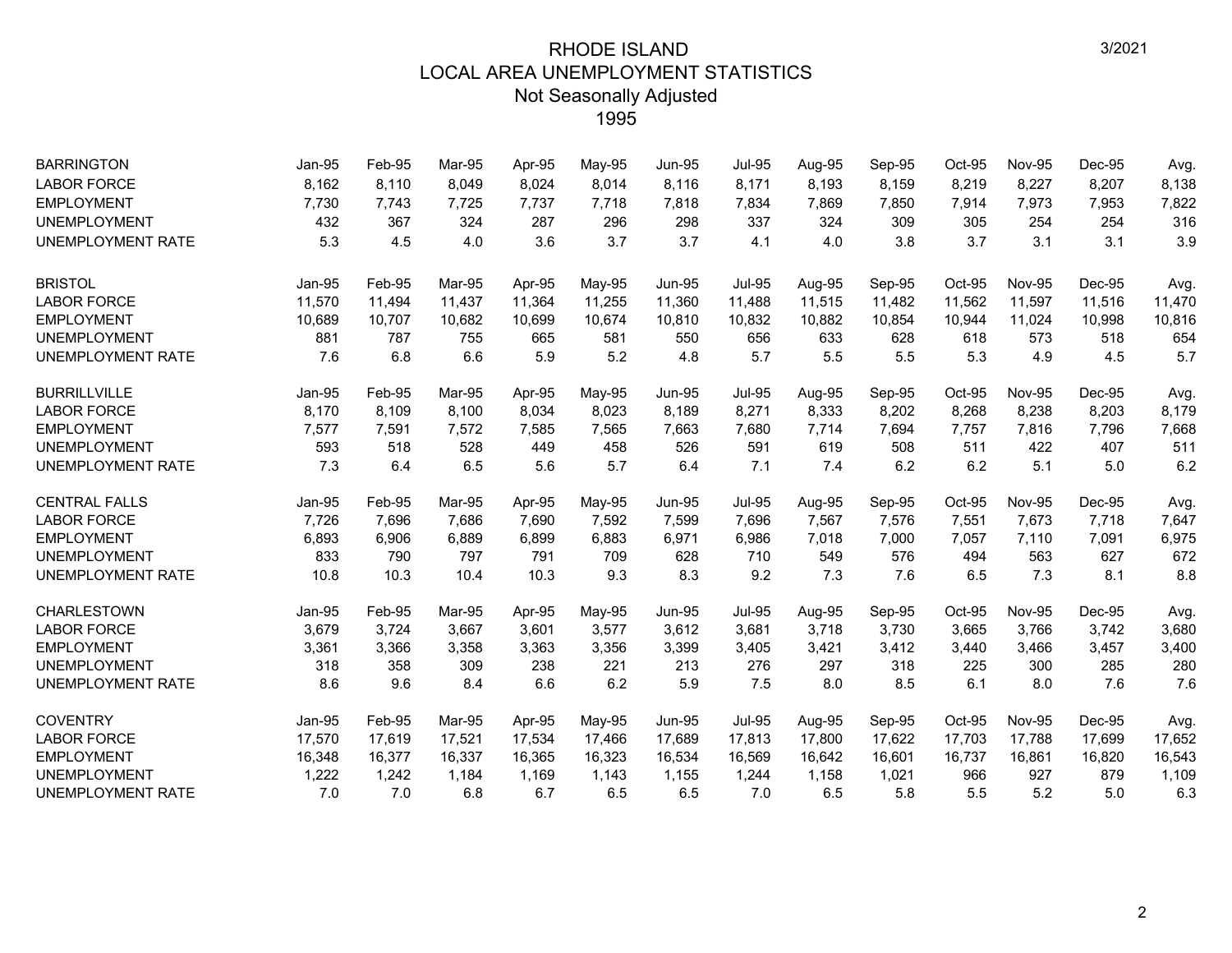| <b>CRANSTON</b>          | Jan-95 | Feb-95 | Mar-95 | Apr-95 | May-95 | <b>Jun-95</b> | <b>Jul-95</b> | Aug-95 | Sep-95 | Oct-95 | <b>Nov-95</b> | Dec-95 | Avg.   |
|--------------------------|--------|--------|--------|--------|--------|---------------|---------------|--------|--------|--------|---------------|--------|--------|
| <b>LABOR FORCE</b>       | 37,960 | 37,883 | 37,665 | 37,598 | 37,495 | 38,103        | 38,184        | 38,097 | 37,989 | 38,216 | 38,317        | 38,095 | 37,967 |
| <b>EMPLOYMENT</b>        | 35,078 | 35,139 | 35,056 | 35,112 | 35,026 | 35,477        | 35,551        | 35,711 | 35,619 | 35,914 | 36,183        | 36,092 | 35,497 |
| <b>UNEMPLOYMENT</b>      | 2,882  | 2,744  | 2.609  | 2,486  | 2,469  | 2,626         | 2,633         | 2,386  | 2,370  | 2,302  | 2,134         | 2,003  | 2,470  |
| <b>UNEMPLOYMENT RATE</b> | 7.6    | 7.2    | 6.9    | 6.6    | 6.6    | 6.9           | 6.9           | 6.3    | 6.2    | 6.0    | 5.6           | 5.3    | 6.5    |
| <b>CUMBERLAND</b>        | Jan-95 | Feb-95 | Mar-95 | Apr-95 | May-95 | <b>Jun-95</b> | <b>Jul-95</b> | Aug-95 | Sep-95 | Oct-95 | <b>Nov-95</b> | Dec-95 | Avg.   |
| <b>LABOR FORCE</b>       | 16,203 | 16,156 | 16,099 | 15,958 | 15,871 | 16,145        | 16,199        | 16,219 | 16,126 | 16,195 | 16,267        | 16,249 | 16,140 |
| <b>EMPLOYMENT</b>        | 15,095 | 15,121 | 15.084 | 15,107 | 15,071 | 15,265        | 15,297        | 15,364 | 15,326 | 15,453 | 15,568        | 15,529 | 15,273 |
| <b>UNEMPLOYMENT</b>      | 1,108  | 1,035  | 1,015  | 851    | 800    | 880           | 902           | 855    | 800    | 742    | 699           | 720    | 867    |
| <b>UNEMPLOYMENT RATE</b> | 6.8    | 6.4    | 6.3    | 5.3    | 5.0    | 5.5           | 5.6           | 5.3    | 5.0    | 4.6    | 4.3           | 4.4    | 5.4    |
| <b>EAST GREENWICH</b>    | Jan-95 | Feb-95 | Mar-95 | Apr-95 | May-95 | <b>Jun-95</b> | <b>Jul-95</b> | Aug-95 | Sep-95 | Oct-95 | <b>Nov-95</b> | Dec-95 | Avg.   |
| <b>LABOR FORCE</b>       | 6,487  | 6,490  | 6,435  | 6,397  | 6,399  | 6,535         | 6,511         | 6,495  | 6,463  | 6,490  | 6,503         | 6,448  | 6,471  |
| <b>EMPLOYMENT</b>        | 6,047  | 6,059  | 6,045  | 6,053  | 6,039  | 6,116         | 6,130         | 6,158  | 6,141  | 6,191  | 6,239         | 6,223  | 6,120  |
| <b>UNEMPLOYMENT</b>      | 440    | 431    | 390    | 344    | 360    | 419           | 381           | 337    | 322    | 299    | 264           | 225    | 351    |
| <b>UNEMPLOYMENT RATE</b> | 6.8    | 6.6    | 6.1    | 5.4    | 5.6    | 6.4           | 5.9           | 5.2    | 5.0    | 4.6    | 4.1           | 3.5    | 5.4    |
| <b>EAST PROVIDENCE</b>   | Jan-95 | Feb-95 | Mar-95 | Apr-95 | May-95 | <b>Jun-95</b> | <b>Jul-95</b> | Aug-95 | Sep-95 | Oct-95 | <b>Nov-95</b> | Dec-95 | Avg.   |
| <b>LABOR FORCE</b>       | 26,056 | 25,831 | 25,720 | 25,576 | 25,523 | 25,854        | 26,000        | 25,978 | 25,825 | 25,861 | 25.898        | 25,849 | 25,831 |
| <b>EMPLOYMENT</b>        | 23,850 | 23,889 | 23,834 | 23,872 | 23,813 | 24,119        | 24,170        | 24,279 | 24,215 | 24,416 | 24,598        | 24,538 | 24,133 |
| <b>UNEMPLOYMENT</b>      | 2,206  | 1,942  | 1,886  | 1,704  | 1,710  | 1,735         | 1,830         | 1,699  | 1,610  | 1,445  | 1,300         | 1,311  | 1,698  |
| <b>UNEMPLOYMENT RATE</b> | 8.5    | 7.5    | 7.3    | 6.7    | 6.7    | 6.7           | 7.0           | 6.5    | 6.2    | 5.6    | 5.0           | 5.1    | 6.6    |
| <b>EXETER</b>            | Jan-95 | Feb-95 | Mar-95 | Apr-95 | May-95 | <b>Jun-95</b> | <b>Jul-95</b> | Aug-95 | Sep-95 | Oct-95 | <b>Nov-95</b> | Dec-95 | Avg.   |
| <b>LABOR FORCE</b>       | 3,175  | 3,177  | 3,153  | 3,076  | 3,061  | 3,113         | 3,131         | 3,155  | 3,124  | 3,124  | 3,137         | 3,137  | 3,130  |
| <b>EMPLOYMENT</b>        | 2,892  | 2,898  | 2,891  | 2,895  | 2,889  | 2,926         | 2,932         | 2,945  | 2,938  | 2,961  | 2,983         | 2,977  | 2,927  |
| <b>UNEMPLOYMENT</b>      | 283    | 279    | 262    | 181    | 172    | 187           | 199           | 210    | 186    | 163    | 154           | 160    | 203    |
| <b>UNEMPLOYMENT RATE</b> | 8.9    | 8.8    | 8.3    | 5.9    | 5.6    | 6.0           | 6.4           | 6.7    | 6.0    | 5.2    | 4.9           | 5.1    | 6.5    |
| <b>FOSTER</b>            | Jan-95 | Feb-95 | Mar-95 | Apr-95 | May-95 | <b>Jun-95</b> | <b>Jul-95</b> | Aug-95 | Sep-95 | Oct-95 | <b>Nov-95</b> | Dec-95 | Avg.   |
| <b>LABOR FORCE</b>       | 2,368  | 2,376  | 2,355  | 2,327  | 2,341  | 2,353         | 2,381         | 2,385  | 2,329  | 2,370  | 2,379         | 2,388  | 2,363  |
| <b>EMPLOYMENT</b>        | 2,180  | 2,185  | 2,179  | 2,182  | 2,177  | 2,205         | 2,210         | 2,220  | 2,215  | 2,232  | 2,250         | 2,243  | 2,207  |
| <b>UNEMPLOYMENT</b>      | 188    | 191    | 176    | 145    | 164    | 148           | 171           | 165    | 114    | 138    | 129           | 145    | 156    |
| <b>UNEMPLOYMENT RATE</b> | 7.9    | 8.0    | 7.5    | 6.2    | 7.0    | 6.3           | 7.2           | 6.9    | 4.9    | 5.8    | 5.4           | 6.1    | 6.6    |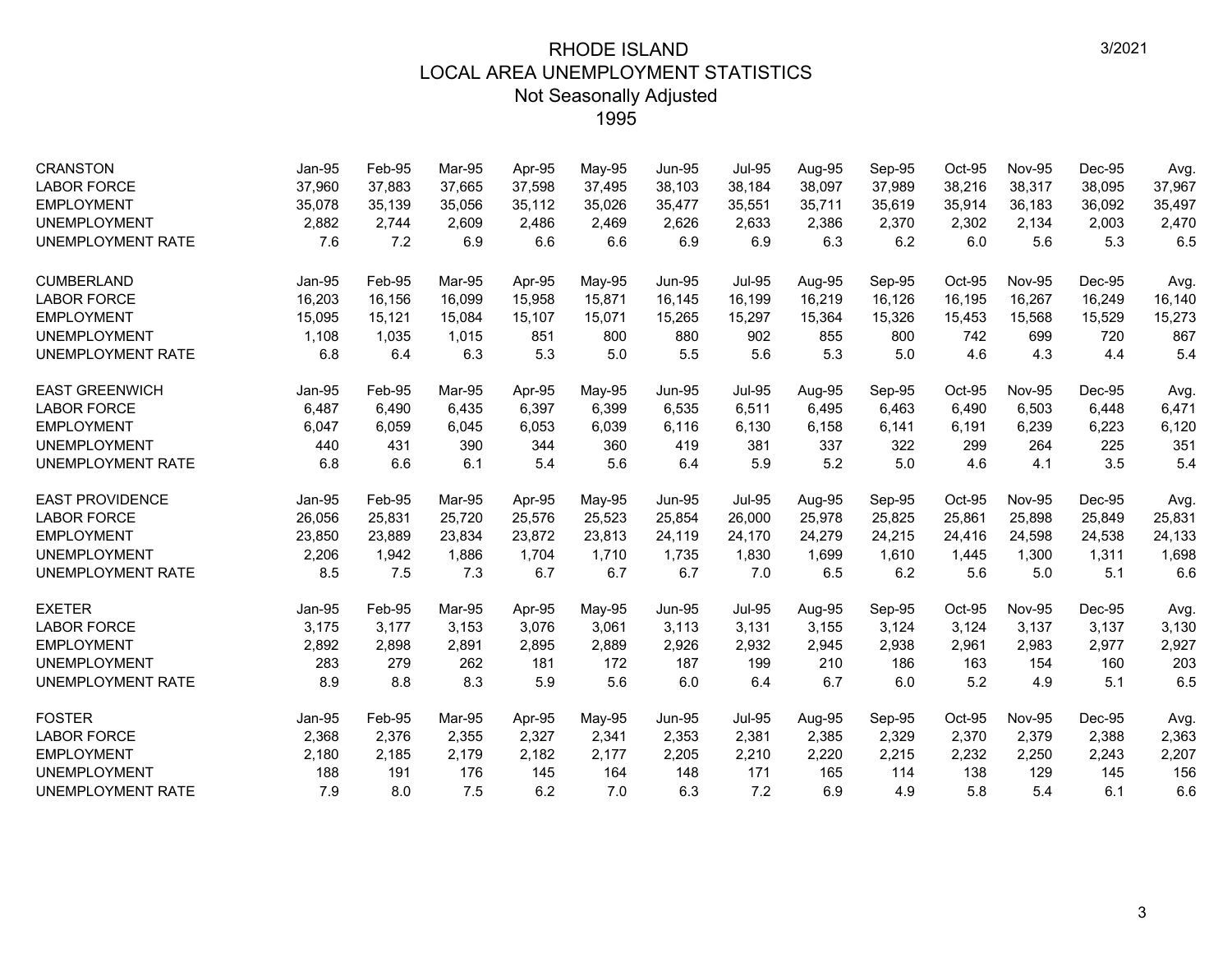| <b>GLOCESTER</b><br><b>LABOR FORCE</b><br><b>EMPLOYMENT</b><br><b>UNEMPLOYMENT</b> | Jan-95<br>5,067<br>4,780<br>287 | Feb-95<br>5,083<br>4,789<br>294 | Mar-95<br>5,086<br>4,777<br>309 | Apr-95<br>5,027<br>4,784<br>243 | May-95<br>5,025<br>4,772<br>253 | <b>Jun-95</b><br>5,115<br>4,835<br>280 | <b>Jul-95</b><br>5,148<br>4,846<br>302 | Aug-95<br>5,162<br>4,866<br>296 | Sep-95<br>5,080<br>4,853<br>227 | Oct-95<br>5,100<br>4,894<br>206 | <b>Nov-95</b><br>5,097<br>4,929<br>168 | Dec-95<br>5,107<br>4,918<br>189 | Avg.<br>5,092<br>4,837<br>255 |
|------------------------------------------------------------------------------------|---------------------------------|---------------------------------|---------------------------------|---------------------------------|---------------------------------|----------------------------------------|----------------------------------------|---------------------------------|---------------------------------|---------------------------------|----------------------------------------|---------------------------------|-------------------------------|
| <b>UNEMPLOYMENT RATE</b>                                                           | 5.7                             | 5.8                             | 6.1                             | 4.8                             | 5.0                             | 5.5                                    | 5.9                                    | 5.7                             | 4.5                             | 4.0                             | 3.3                                    | 3.7                             | 5.0                           |
| <b>HOPKINTON</b>                                                                   | <b>Jan-95</b>                   | Feb-95                          | Mar-95                          | Apr-95                          | May-95                          | <b>Jun-95</b>                          | <b>Jul-95</b>                          | Aug-95                          | Sep-95                          | Oct-95                          | <b>Nov-95</b>                          | Dec-95                          | Avg.                          |
| <b>LABOR FORCE</b>                                                                 | 4,083                           | 4,124                           | 4.076                           | 4,027                           | 4,053                           | 4,149                                  | 4,307                                  | 4,241                           | 4.109                           | 4,056                           | 4.110                                  | 4,109                           | 4,120                         |
| <b>EMPLOYMENT</b>                                                                  | 3,863                           | 3,878                           | 3,892                           | 3,884                           | 3,898                           | 3,997                                  | 4,136                                  | 4,066                           | 3,964                           | 3,929                           | 3,962                                  | 3,967                           | 3,953                         |
| <b>UNEMPLOYMENT</b>                                                                | 220                             | 246                             | 184                             | 143                             | 155                             | 152                                    | 171                                    | 175                             | 145                             | 127                             | 148                                    | 142                             | 167                           |
| <b>UNEMPLOYMENT RATE</b>                                                           | 5.4                             | 6.0                             | 4.5                             | 3.6                             | 3.8                             | 3.7                                    | 4.0                                    | 4.1                             | 3.5                             | 3.1                             | 3.6                                    | 3.5                             | 4.1                           |
| <b>JAMESTOWN</b>                                                                   | Jan-95                          | Feb-95                          | Mar-95                          | Apr-95                          | May-95                          | <b>Jun-95</b>                          | <b>Jul-95</b>                          | Aug-95                          | Sep-95                          | Oct-95                          | <b>Nov-95</b>                          | Dec-95                          | Avg.                          |
| <b>LABOR FORCE</b>                                                                 | 2,661                           | 2,657                           | 2,663                           | 2,628                           | 2,588                           | 2,615                                  | 2,632                                  | 2,659                           | 2,672                           | 2,657                           | 2,655                                  | 2,678                           | 2,647                         |
| <b>EMPLOYMENT</b>                                                                  | 2,481                           | 2,487                           | 2,480                           | 2,485                           | 2,479                           | 2,510                                  | 2,516                                  | 2,528                           | 2,521                           | 2,542                           | 2,561                                  | 2,555                           | 2,512                         |
| <b>UNEMPLOYMENT</b>                                                                | 180                             | 170                             | 183                             | 143                             | 109                             | 105                                    | 116                                    | 131                             | 151                             | 115                             | 94                                     | 123                             | 135                           |
| <b>UNEMPLOYMENT RATE</b>                                                           | 6.8                             | 6.4                             | 6.9                             | 5.4                             | 4.2                             | 4.0                                    | 4.4                                    | 4.9                             | 5.7                             | 4.3                             | 3.5                                    | 4.6                             | 5.1                           |
| <b>JOHNSTON</b>                                                                    | <b>Jan-95</b>                   | Feb-95                          | Mar-95                          | Apr-95                          | May-95                          | <b>Jun-95</b>                          | <b>Jul-95</b>                          | Aug-95                          | Sep-95                          | Oct-95                          | <b>Nov-95</b>                          | Dec-95                          | Avg.                          |
| <b>LABOR FORCE</b>                                                                 | 14,640                          | 14,597                          | 14,491                          | 14,395                          | 14,334                          | 14,512                                 | 14,617                                 | 14,568                          | 14,509                          | 14,626                          | 14,606                                 | 14,582                          | 14,540                        |
| <b>EMPLOYMENT</b>                                                                  | 13,285                          | 13,305                          | 13,274                          | 13,297                          | 13,262                          | 13,436                                 | 13,463                                 | 13,523                          | 13,488                          | 13,599                          | 13,702                                 | 13,667                          | 13,442                        |
| <b>UNEMPLOYMENT</b>                                                                | 1,355                           | 1,292                           | 1,217                           | 1,098                           | 1,072                           | 1,076                                  | 1,154                                  | 1,045                           | 1,021                           | 1,027                           | 904                                    | 915                             | 1,098                         |
| <b>UNEMPLOYMENT RATE</b>                                                           | 9.3                             | 8.9                             | 8.4                             | 7.6                             | 7.5                             | 7.4                                    | 7.9                                    | 7.2                             | 7.0                             | 7.0                             | 6.2                                    | 6.3                             | 7.6                           |
| <b>LINCOLN</b>                                                                     | Jan-95                          | Feb-95                          | Mar-95                          | Apr-95                          | May-95                          | <b>Jun-95</b>                          | <b>Jul-95</b>                          | Aug-95                          | Sep-95                          | Oct-95                          | <b>Nov-95</b>                          | Dec-95                          | Avg.                          |
| <b>LABOR FORCE</b>                                                                 | 10,002                          | 10,031                          | 9.996                           | 9,959                           | 9,907                           | 10,092                                 | 10,156                                 | 10,173                          | 10,075                          | 10,160                          | 10,254                                 | 10,253                          | 10,089                        |
| <b>EMPLOYMENT</b>                                                                  | 9,430                           | 9,445                           | 9,423                           | 9,439                           | 9,415                           | 9,537                                  | 9,556                                  | 9,600                           | 9,575                           | 9,653                           | 9,725                                  | 9,701                           | 9,542                         |
| <b>UNEMPLOYMENT</b>                                                                | 572                             | 586                             | 573                             | 520                             | 492                             | 555                                    | 600                                    | 573                             | 500                             | 507                             | 529                                    | 552                             | 547                           |
| <b>UNEMPLOYMENT RATE</b>                                                           | 5.7                             | 5.8                             | 5.7                             | 5.2                             | 5.0                             | 5.5                                    | 5.9                                    | 5.6                             | 5.0                             | 5.0                             | 5.2                                    | 5.4                             | 5.4                           |
| <b>LITTLE COMPTON</b>                                                              | Jan-95                          | Feb-95                          | Mar-95                          | Apr-95                          | May-95                          | <b>Jun-95</b>                          | <b>Jul-95</b>                          | Aug-95                          | Sep-95                          | Oct-95                          | <b>Nov-95</b>                          | Dec-95                          | Avg.                          |
| <b>LABOR FORCE</b>                                                                 | 1,797                           | 1,765                           | 1,751                           | 1,729                           | 1,720                           | 1,737                                  | 1,738                                  | 1,741                           | 1,730                           | 1,743                           | 1,752                                  | 1,758                           | 1,747                         |
| <b>EMPLOYMENT</b>                                                                  | 1,646                           | 1,649                           | 1,645                           | 1,648                           | 1,644                           | 1,666                                  | 1,668                                  | 1,675                           | 1,672                           | 1,685                           | 1,699                                  | 1,695                           | 1,666                         |
| <b>UNEMPLOYMENT</b>                                                                | 151                             | 116                             | 106                             | 81                              | 76                              | 71                                     | 70                                     | 66                              | 58                              | 58                              | 53                                     | 63                              | 81                            |
| <b>UNEMPLOYMENT RATE</b>                                                           | 8.4                             | 6.6                             | 6.1                             | 4.7                             | 4.4                             | 4.1                                    | 4.0                                    | 3.8                             | 3.4                             | 3.3                             | 3.0                                    | 3.6                             | 4.6                           |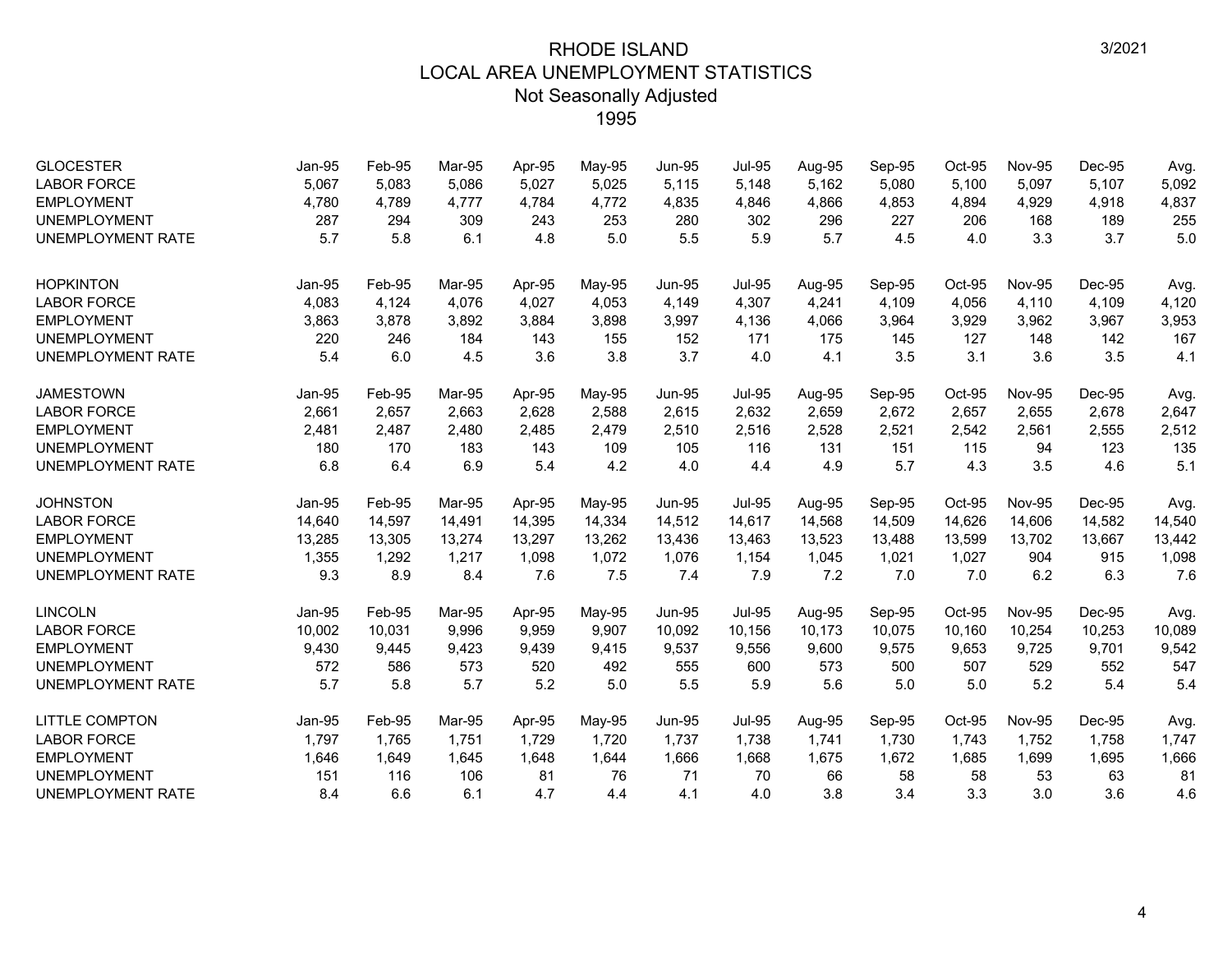| <b>MIDDLETOWN</b>        | Jan-95        | Feb-95 | Mar-95 | Apr-95 | May-95 | <b>Jun-95</b> | <b>Jul-95</b> | Aug-95 | Sep-95 | $Oct-95$ | <b>Nov-95</b> | Dec-95 | Avg.   |
|--------------------------|---------------|--------|--------|--------|--------|---------------|---------------|--------|--------|----------|---------------|--------|--------|
| <b>LABOR FORCE</b>       | 7,407         | 7,301  | 7,304  | 7,378  | 7,676  | 8,088         | 8,425         | 8,207  | 8,031  | 7,734    | 7,530         | 7,483  | 7,714  |
| <b>EMPLOYMENT</b>        | 6,634         | 6,618  | 6,679  | 6,885  | 7,235  | 7,655         | 7,980         | 7,783  | 7,629  | 7,355    | 7,138         | 7,048  | 7,220  |
| <b>UNEMPLOYMENT</b>      | 773           | 683    | 625    | 493    | 441    | 433           | 445           | 424    | 402    | 379      | 392           | 435    | 494    |
| <b>UNEMPLOYMENT RATE</b> | 10.4          | 9.4    | 8.6    | 6.7    | 5.7    | 5.4           | 5.3           | 5.2    | 5.0    | 4.9      | 5.2           | 5.8    | 6.4    |
| NARRAGANSETT             | <b>Jan-95</b> | Feb-95 | Mar-95 | Apr-95 | May-95 | <b>Jun-95</b> | <b>Jul-95</b> | Aug-95 | Sep-95 | Oct-95   | <b>Nov-95</b> | Dec-95 | Avg.   |
| <b>LABOR FORCE</b>       | 8,939         | 8,911  | 8,845  | 8,802  | 8,778  | 8,894         | 8,916         | 8,941  | 8,873  | 8,951    | 9,036         | 8,984  | 8,906  |
| <b>EMPLOYMENT</b>        | 8,452         | 8,466  | 8,447  | 8,462  | 8,439  | 8,549         | 8,567         | 8,605  | 8,583  | 8,653    | 8,718         | 8,697  | 8,553  |
| <b>UNEMPLOYMENT</b>      | 487           | 445    | 398    | 340    | 339    | 345           | 349           | 336    | 290    | 298      | 318           | 287    | 353    |
| <b>UNEMPLOYMENT RATE</b> | 5.4           | 5.0    | 4.5    | 3.9    | 3.9    | 3.9           | 3.9           | 3.8    | 3.3    | 3.3      | 3.5           | 3.2    | 4.0    |
| <b>NEW SHOREHAM</b>      | Jan-95        | Feb-95 | Mar-95 | Apr-95 | May-95 | <b>Jun-95</b> | <b>Jul-95</b> | Aug-95 | Sep-95 | Oct-95   | <b>Nov-95</b> | Dec-95 | Avg.   |
| <b>LABOR FORCE</b>       | 556           | 561    | 553    | 531    | 503    | 497           | 505           | 481    | 488    | 477      | 533           | 534    | 519    |
| <b>EMPLOYMENT</b>        | 409           | 409    | 412    | 425    | 445    | 472           | 493           | 480    | 470    | 455      | 442           | 435    | 446    |
| <b>UNEMPLOYMENT</b>      | 147           | 152    | 141    | 106    | 58     | 25            | 12            | -1     | 18     | 22       | 91            | 99     | 73     |
| <b>UNEMPLOYMENT RATE</b> | 26.4          | 27.1   | 25.5   | 20.0   | 11.5   | 5.0           | 2.4           | 0.2    | 3.7    | 4.6      | 17.1          | 18.5   | 14.1   |
| <b>NEWPORT</b>           | Jan-95        | Feb-95 | Mar-95 | Apr-95 | May-95 | <b>Jun-95</b> | <b>Jul-95</b> | Aug-95 | Sep-95 | Oct-95   | <b>Nov-95</b> | Dec-95 | Avg.   |
| <b>LABOR FORCE</b>       | 10,996        | 10,896 | 10,891 | 11,034 | 11,447 | 11,974        | 12,463        | 12,116 | 11,879 | 11,454   | 11,223        | 11,160 | 11,461 |
| <b>EMPLOYMENT</b>        | 9,860         | 9,839  | 9,928  | 10,235 | 10,754 | 11,376        | 11,860        | 11,570 | 11,339 | 10,932   | 10,612        | 10,477 | 10,732 |
| <b>UNEMPLOYMENT</b>      | 1,136         | 1,057  | 963    | 799    | 693    | 598           | 603           | 546    | 540    | 522      | 611           | 683    | 729    |
| <b>UNEMPLOYMENT RATE</b> | 10.3          | 9.7    | 8.8    | 7.2    | 6.1    | 5.0           | 4.8           | 4.5    | 4.5    | 4.6      | 5.4           | 6.1    | 6.4    |
| <b>NORTH KINGSTOWN</b>   | Jan-95        | Feb-95 | Mar-95 | Apr-95 | May-95 | <b>Jun-95</b> | <b>Jul-95</b> | Aug-95 | Sep-95 | Oct-95   | <b>Nov-95</b> | Dec-95 | Avg.   |
| <b>LABOR FORCE</b>       | 13,667        | 13,647 | 13,592 | 13,536 | 13,501 | 13,666        | 13,621        | 13,710 | 13,702 | 13,790   | 13,804        | 13,737 | 13,665 |
| <b>EMPLOYMENT</b>        | 12,883        | 12,906 | 12,875 | 12,896 | 12,864 | 13,030        | 13,058        | 13,115 | 13,081 | 13,191   | 13,289        | 13,255 | 13,037 |
| <b>UNEMPLOYMENT</b>      | 784           | 741    | 717    | 640    | 637    | 636           | 563           | 595    | 621    | 599      | 515           | 482    | 628    |
| UNEMPLOYMENT RATE        | 5.7           | 5.4    | 5.3    | 4.7    | 4.7    | 4.7           | 4.1           | 4.3    | 4.5    | 4.3      | 3.7           | 3.5    | 4.6    |
| NORTH PROVIDENCE         | Jan-95        | Feb-95 | Mar-95 | Apr-95 | May-95 | <b>Jun-95</b> | <b>Jul-95</b> | Aug-95 | Sep-95 | Oct-95   | <b>Nov-95</b> | Dec-95 | Avg.   |
| <b>LABOR FORCE</b>       | 17,593        | 17,563 | 17,384 | 17,364 | 17,373 | 17,624        | 17.752        | 17,712 | 17,648 | 17,561   | 17,562        | 17,509 | 17,554 |
| <b>EMPLOYMENT</b>        | 16,273        | 16,301 | 16,262 | 16,289 | 16,248 | 16,457        | 16,492        | 16,566 | 16,523 | 16,660   | 16,785        | 16,743 | 16,467 |
| UNEMPLOYMENT             | 1,320         | 1,262  | 1,122  | 1,075  | 1,125  | 1,167         | 1,260         | 1,146  | 1,125  | 901      | 777           | 766    | 1,087  |
| <b>UNEMPLOYMENT RATE</b> | 7.5           | 7.2    | 6.5    | 6.2    | 6.5    | 6.6           | 7.1           | 6.5    | 6.4    | 5.1      | 4.4           | 4.4    | 6.2    |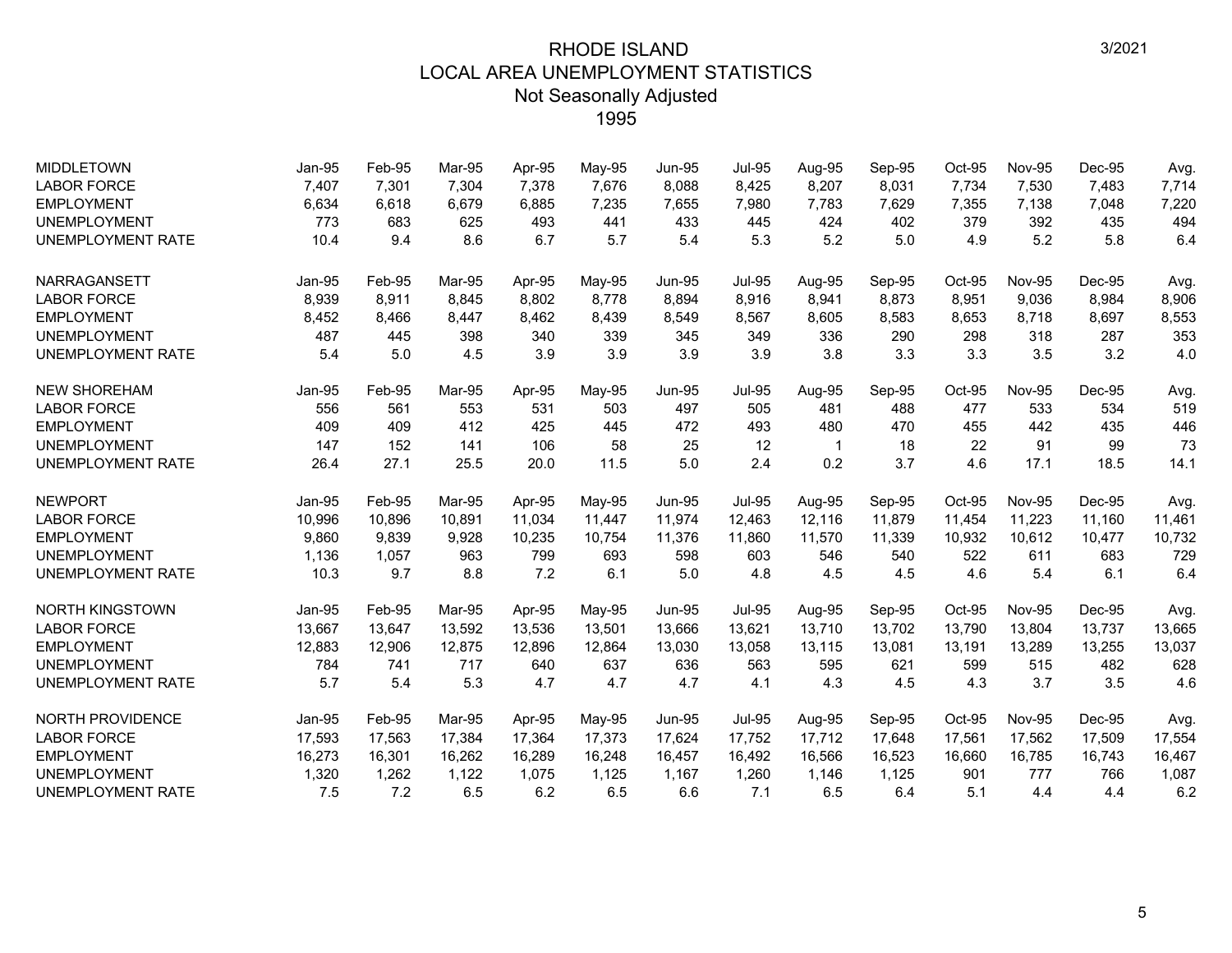| <b>NORTH SMITHFIELD</b>  | Jan-95        | Feb-95 | Mar-95 | Apr-95 | May-95 | <b>Jun-95</b> | <b>Jul-95</b> | Aug-95 | Sep-95 | Oct-95 | <b>Nov-95</b> | Dec-95 | Avg.   |
|--------------------------|---------------|--------|--------|--------|--------|---------------|---------------|--------|--------|--------|---------------|--------|--------|
| <b>LABOR FORCE</b>       | 5,492         | 5,455  | 5.418  | 5,395  | 5,396  | 5,470         | 5,501         | 5,481  | 5,464  | 5,483  | 5,485         | 5,464  | 5,459  |
| <b>EMPLOYMENT</b>        | 5,173         | 5,181  | 5,169  | 5,178  | 5,165  | 5,231         | 5,244         | 5,266  | 5,253  | 5,296  | 5,337         | 5,323  | 5,235  |
| <b>UNEMPLOYMENT</b>      | 319           | 274    | 249    | 217    | 231    | 239           | 257           | 215    | 211    | 187    | 148           | 141    | 224    |
| <b>UNEMPLOYMENT RATE</b> | 5.8           | 5.0    | 4.6    | 4.0    | 4.3    | 4.4           | 4.7           | 3.9    | 3.9    | 3.4    | 2.7           | 2.6    | 4.1    |
| <b>PAWTUCKET</b>         | Jan-95        | Feb-95 | Mar-95 | Apr-95 | May-95 | <b>Jun-95</b> | <b>Jul-95</b> | Aug-95 | Sep-95 | Oct-95 | <b>Nov-95</b> | Dec-95 | Avg.   |
| <b>LABOR FORCE</b>       | 37,433        | 37,350 | 37,119 | 37.152 | 37,112 | 37,354        | 37,657        | 37,470 | 37,410 | 37,342 | 37,552        | 37,444 | 37,367 |
| <b>EMPLOYMENT</b>        | 34,166        | 34,225 | 34,144 | 34,201 | 34,115 | 34,556        | 34,628        | 34,781 | 34,693 | 34,979 | 35,241        | 35,154 | 34,574 |
| <b>UNEMPLOYMENT</b>      | 3,267         | 3,125  | 2,975  | 2,951  | 2,997  | 2,798         | 3,029         | 2,689  | 2,717  | 2,363  | 2,311         | 2,290  | 2,793  |
| <b>UNEMPLOYMENT RATE</b> | 8.7           | 8.4    | 8.0    | 7.9    | 8.1    | 7.5           | 8.0           | 7.2    | 7.3    | 6.3    | 6.2           | 6.1    | 7.5    |
| <b>PORTSMOUTH</b>        | Jan-95        | Feb-95 | Mar-95 | Apr-95 | May-95 | <b>Jun-95</b> | <b>Jul-95</b> | Aug-95 | Sep-95 | Oct-95 | <b>Nov-95</b> | Dec-95 | Avg.   |
| <b>LABOR FORCE</b>       | 7,730         | 7,686  | 7,707  | 7,854  | 8,233  | 8,681         | 9,047         | 8,867  | 8,645  | 8,332  | 8,082         | 7,976  | 8,237  |
| <b>EMPLOYMENT</b>        | 7,137         | 7,120  | 7,185  | 7,407  | 7,783  | 8,234         | 8,584         | 8,374  | 8,207  | 7,912  | 7,680         | 7,583  | 7,767  |
| <b>UNEMPLOYMENT</b>      | 593           | 566    | 522    | 447    | 450    | 447           | 463           | 493    | 438    | 420    | 402           | 393    | 470    |
| <b>UNEMPLOYMENT RATE</b> | 7.7           | 7.4    | 6.8    | 5.7    | 5.5    | 5.1           | 5.1           | 5.6    | 5.1    | 5.0    | 5.0           | 4.9    | 5.7    |
| <b>PROVIDENCE</b>        | <b>Jan-95</b> | Feb-95 | Mar-95 | Apr-95 | May-95 | <b>Jun-95</b> | <b>Jul-95</b> | Aug-95 | Sep-95 | Oct-95 | <b>Nov-95</b> | Dec-95 | Avg.   |
| <b>LABOR FORCE</b>       | 71,123        | 70,521 | 70,311 | 70,548 | 70,414 | 71,491        | 71,963        | 71,450 | 71,137 | 71,280 | 71,467        | 71,323 | 71,085 |
| <b>EMPLOYMENT</b>        | 64,838        | 64,950 | 64.796 | 64,901 | 64,738 | 65,575        | 65,713        | 66,004 | 65,838 | 66,381 | 66,879        | 66.711 | 65,610 |
| <b>UNEMPLOYMENT</b>      | 6,285         | 5,571  | 5,515  | 5,647  | 5,676  | 5,916         | 6,250         | 5,446  | 5,299  | 4,899  | 4,588         | 4,612  | 5,475  |
| <b>UNEMPLOYMENT RATE</b> | 8.8           | 7.9    | 7.8    | 8.0    | 8.1    | 8.3           | 8.7           | 7.6    | 7.4    | 6.9    | 6.4           | 6.5    | 7.7    |
| <b>RICHMOND</b>          | Jan-95        | Feb-95 | Mar-95 | Apr-95 | May-95 | <b>Jun-95</b> | <b>Jul-95</b> | Aug-95 | Sep-95 | Oct-95 | <b>Nov-95</b> | Dec-95 | Avg.   |
| <b>LABOR FORCE</b>       | 3,353         | 3,369  | 3,359  | 3,351  | 3,343  | 3,377         | 3,402         | 3,440  | 3,411  | 3,416  | 3,443         | 3,425  | 3,391  |
| <b>EMPLOYMENT</b>        | 3,251         | 3,257  | 3,249  | 3,253  | 3,246  | 3,288         | 3,295         | 3,310  | 3,302  | 3,329  | 3,353         | 3,345  | 3,290  |
| <b>UNEMPLOYMENT</b>      | 102           | 112    | 110    | 98     | 97     | 89            | 107           | 130    | 109    | 87     | 90            | 80     | 101    |
| <b>UNEMPLOYMENT RATE</b> | 3.0           | 3.3    | 3.3    | 2.9    | 2.9    | 2.6           | 3.1           | 3.8    | 3.2    | 2.5    | 2.6           | 2.3    | 3.0    |
| <b>SCITUATE</b>          | Jan-95        | Feb-95 | Mar-95 | Apr-95 | May-95 | <b>Jun-95</b> | <b>Jul-95</b> | Aug-95 | Sep-95 | Oct-95 | <b>Nov-95</b> | Dec-95 | Avg.   |
| <b>LABOR FORCE</b>       | 5,706         | 5,687  | 5,656  | 5,647  | 5,586  | 5,676         | 5,730         | 5,751  | 5,600  | 5,600  | 5,602         | 5,638  | 5,656  |
| <b>EMPLOYMENT</b>        | 5,234         | 5,243  | 5,231  | 5,240  | 5,226  | 5,293         | 5,304         | 5,327  | 5,315  | 5,359  | 5,398         | 5,385  | 5,296  |
| <b>UNEMPLOYMENT</b>      | 472           | 444    | 425    | 407    | 360    | 383           | 426           | 424    | 285    | 241    | 204           | 253    | 360    |
| <b>UNEMPLOYMENT RATE</b> | 8.3           | 7.8    | 7.5    | 7.2    | 6.4    | 6.7           | 7.4           | 7.4    | 5.1    | 4.3    | 3.6           | 4.5    | 6.4    |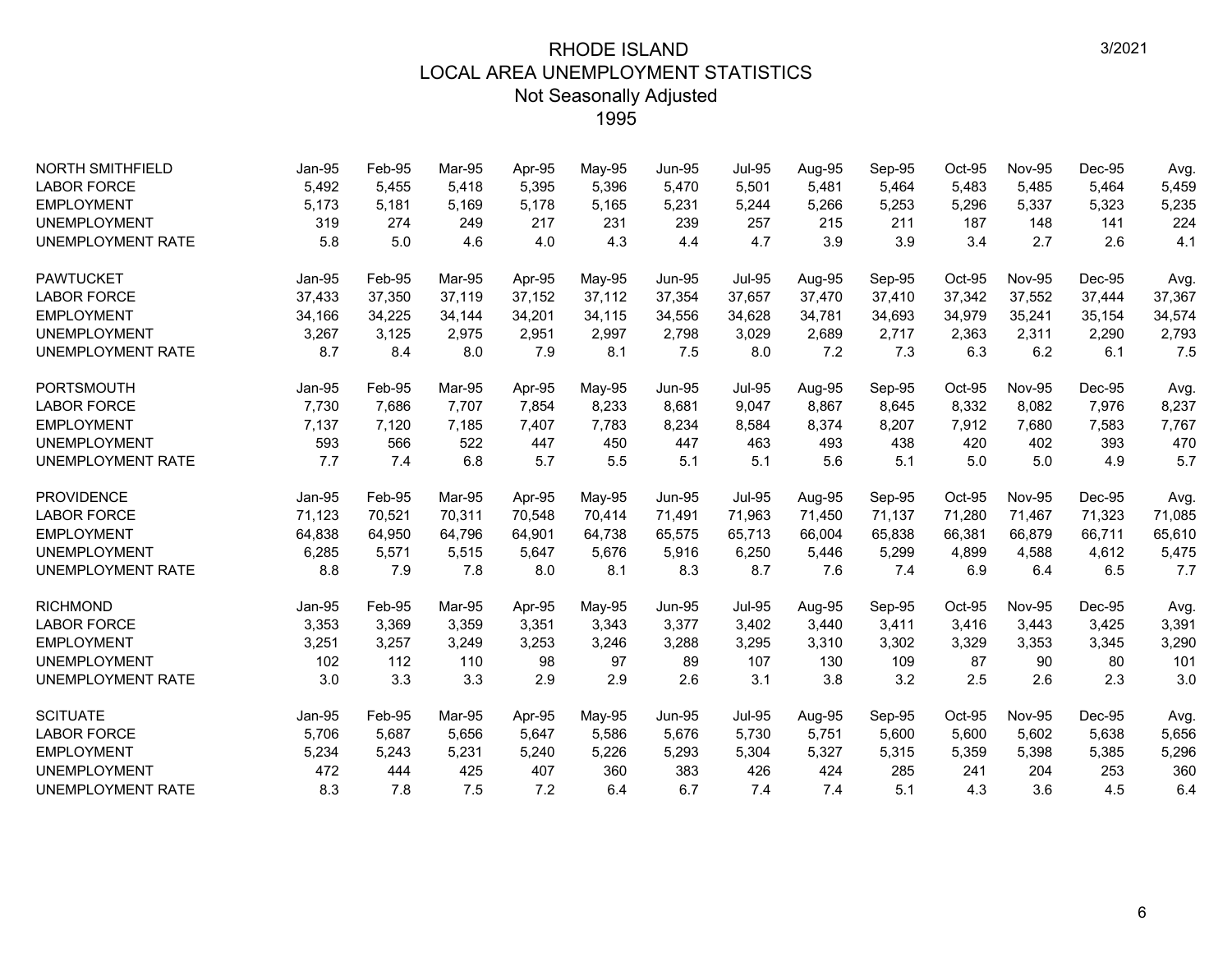| <b>SMITHFIELD</b>        | Jan-95        | Feb-95 | Mar-95 | Apr-95 | May-95 | <b>Jun-95</b> | <b>Jul-95</b> | Aug-95 | Sep-95 | Oct-95 | <b>Nov-95</b> | Dec-95 | Avg.   |
|--------------------------|---------------|--------|--------|--------|--------|---------------|---------------|--------|--------|--------|---------------|--------|--------|
| <b>LABOR FORCE</b>       | 10,176        | 10,149 | 10.065 | 10,046 | 10,008 | 10,162        | 10,284        | 10,282 | 10,189 | 10,230 | 10,287        | 10,234 | 10,176 |
| <b>EMPLOYMENT</b>        | 9,530         | 9,545  | 9,523  | 9,539  | 9,516  | 9,638         | 9,657         | 9,701  | 9,678  | 9,756  | 9,830         | 9,805  | 9,643  |
| <b>UNEMPLOYMENT</b>      | 646           | 604    | 542    | 507    | 492    | 524           | 627           | 581    | 511    | 474    | 457           | 429    | 533    |
| <b>UNEMPLOYMENT RATE</b> | 6.3           | 6.0    | 5.4    | 5.0    | 4.9    | 5.2           | 6.1           | 5.7    | 5.0    | 4.6    | 4.4           | 4.2    | 5.2    |
| <b>SOUTH KINGSTOWN</b>   | Jan-95        | Feb-95 | Mar-95 | Apr-95 | May-95 | <b>Jun-95</b> | <b>Jul-95</b> | Aug-95 | Sep-95 | Oct-95 | <b>Nov-95</b> | Dec-95 | Avg.   |
| <b>LABOR FORCE</b>       | 13,027        | 13,008 | 12,965 | 12,880 | 12,825 | 13,014        | 13,111        | 13,173 | 13,022 | 13,098 | 13,195        | 13,138 | 13,038 |
| <b>EMPLOYMENT</b>        | 12,289        | 12,310 | 12,281 | 12,300 | 12,271 | 12,427        | 12,456        | 12,509 | 12,477 | 12,581 | 12,676        | 12,642 | 12,435 |
| <b>UNEMPLOYMENT</b>      | 738           | 698    | 684    | 580    | 554    | 587           | 655           | 664    | 545    | 517    | 519           | 496    | 603    |
| <b>UNEMPLOYMENT RATE</b> | 5.7           | 5.4    | 5.3    | 4.5    | 4.3    | 4.5           | 5.0           | 5.0    | 4.2    | 3.9    | 3.9           | 3.8    | 4.6    |
| <b>TIVERTON</b>          | Jan-95        | Feb-95 | Mar-95 | Apr-95 | May-95 | <b>Jun-95</b> | <b>Jul-95</b> | Aug-95 | Sep-95 | Oct-95 | <b>Nov-95</b> | Dec-95 | Avg.   |
| <b>LABOR FORCE</b>       | 7,784         | 7,705  | 7,596  | 7,563  | 7,492  | 7,591         | 7,658         | 7,694  | 7,598  | 7,647  | 7,712         | 7,712  | 7,646  |
| <b>EMPLOYMENT</b>        | 7,091         | 7,101  | 7,085  | 7,096  | 7,079  | 7,171         | 7,186         | 7,218  | 7,200  | 7,258  | 7,313         | 7,295  | 7,174  |
| <b>UNEMPLOYMENT</b>      | 693           | 604    | 511    | 467    | 413    | 420           | 472           | 476    | 398    | 389    | 399           | 417    | 472    |
| <b>UNEMPLOYMENT RATE</b> | 8.9           | 7.8    | 6.7    | 6.2    | 5.5    | 5.5           | 6.2           | 6.2    | 5.2    | 5.1    | 5.2           | 5.4    | 6.2    |
| <b>WARREN</b>            | Jan-95        | Feb-95 | Mar-95 | Apr-95 | May-95 | <b>Jun-95</b> | <b>Jul-95</b> | Aug-95 | Sep-95 | Oct-95 | <b>Nov-95</b> | Dec-95 | Avg.   |
| <b>LABOR FORCE</b>       | 6,178         | 6,197  | 6,157  | 6,086  | 6,071  | 6,164         | 6,283         | 6,301  | 6,202  | 6,237  | 6,238         | 6,201  | 6,193  |
| <b>EMPLOYMENT</b>        | 5,759         | 5,768  | 5,755  | 5,764  | 5,751  | 5,824         | 5,836         | 5,863  | 5,847  | 5,896  | 5,941         | 5,925  | 5,827  |
| <b>UNEMPLOYMENT</b>      | 419           | 429    | 402    | 322    | 320    | 340           | 447           | 438    | 355    | 341    | 297           | 276    | 366    |
| <b>UNEMPLOYMENT RATE</b> | 6.8           | 6.9    | 6.5    | 5.3    | 5.3    | 5.5           | 7.1           | 7.0    | 5.7    | 5.5    | 4.8           | 4.5    | 5.9    |
| <b>WARWICK</b>           | <b>Jan-95</b> | Feb-95 | Mar-95 | Apr-95 | May-95 | <b>Jun-95</b> | <b>Jul-95</b> | Aug-95 | Sep-95 | Oct-95 | <b>Nov-95</b> | Dec-95 | Avg.   |
| <b>LABOR FORCE</b>       | 45,928        | 45.744 | 45.472 | 45.531 | 45,332 | 45,954        | 46.083        | 46.028 | 45,798 | 46,102 | 46,297        | 46,075 | 45,862 |
| <b>EMPLOYMENT</b>        | 42,542        | 42,616 | 42,514 | 42,584 | 42,477 | 43,026        | 43,116        | 43,308 | 43,197 | 43,555 | 43,882        | 43,771 | 43,049 |
| <b>UNEMPLOYMENT</b>      | 3,386         | 3,128  | 2,958  | 2,947  | 2,855  | 2,928         | 2,967         | 2,720  | 2,601  | 2,547  | 2,415         | 2,304  | 2,813  |
| <b>UNEMPLOYMENT RATE</b> | 7.4           | 6.8    | 6.5    | 6.5    | 6.3    | 6.4           | 6.4           | 5.9    | 5.7    | 5.5    | 5.2           | 5.0    | 6.1    |
| <b>WEST GREENWICH</b>    | Jan-95        | Feb-95 | Mar-95 | Apr-95 | May-95 | <b>Jun-95</b> | <b>Jul-95</b> | Aug-95 | Sep-95 | Oct-95 | <b>Nov-95</b> | Dec-95 | Avg.   |
| <b>LABOR FORCE</b>       | 2,365         | 2,393  | 2,364  | 2,385  | 2,356  | 2,412         | 2,410         | 2,408  | 2,363  | 2,389  | 2,405         | 2,400  | 2,387  |
| <b>EMPLOYMENT</b>        | 2,218         | 2,222  | 2,216  | 2,220  | 2,214  | 2,245         | 2,247         | 2,259  | 2,252  | 2,270  | 2,288         | 2,282  | 2,244  |
| <b>UNEMPLOYMENT</b>      | 147           | 171    | 148    | 165    | 142    | 167           | 163           | 149    | 111    | 119    | 117           | 118    | 143    |
| <b>UNEMPLOYMENT RATE</b> | 6.2           | 7.1    | 6.3    | 6.9    | 6.0    | 6.9           | 6.8           | 6.2    | 4.7    | 5.0    | 4.9           | 4.9    | 6.0    |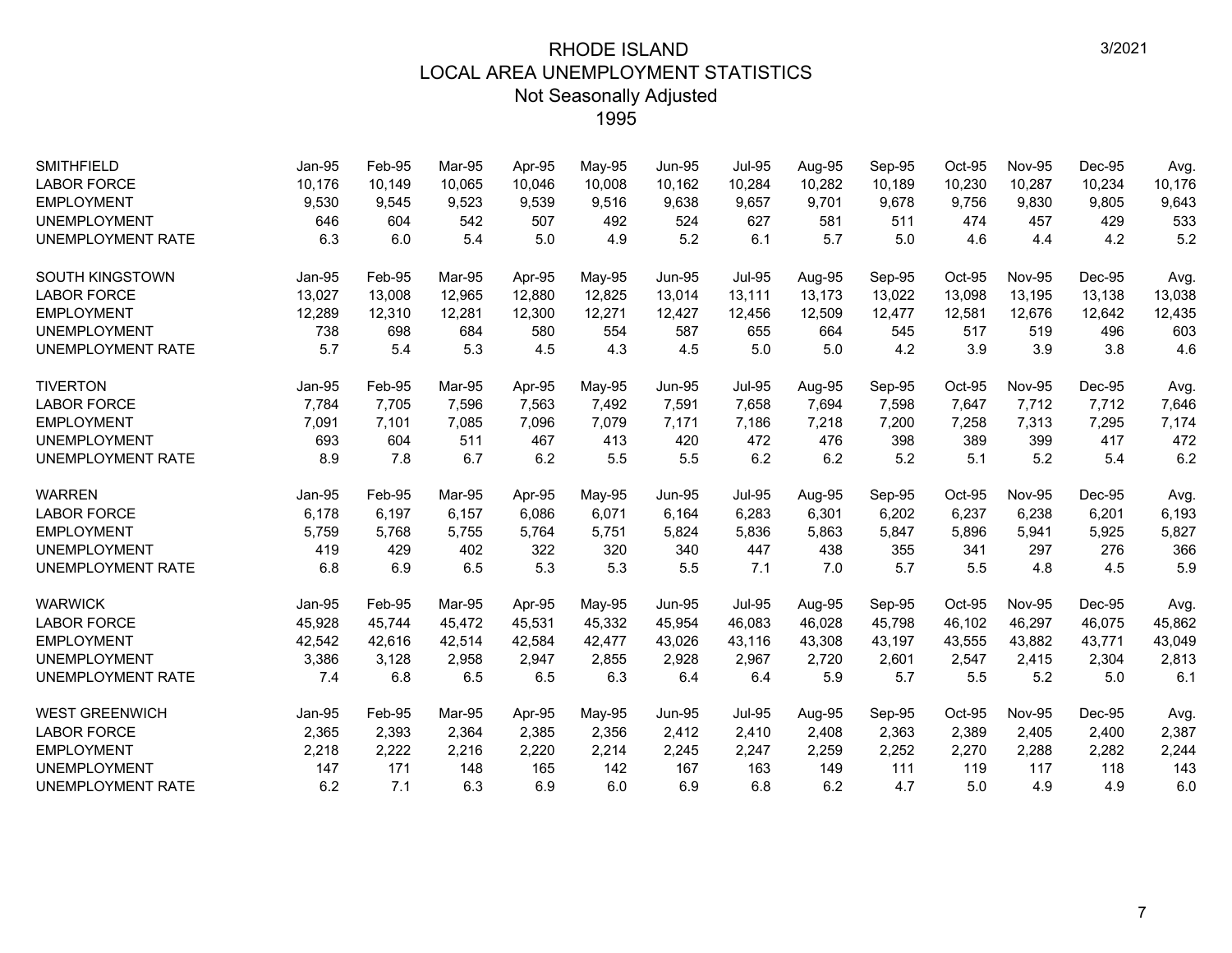| <b>WEST WARWICK</b>      | Jan-95 | Feb-95 | Mar-95 | Apr-95 | May-95 | <b>Jun-95</b> | <b>Jul-95</b> | Aug-95 | Sep-95 | Oct-95 | <b>Nov-95</b> | Dec-95 | Avg.   |
|--------------------------|--------|--------|--------|--------|--------|---------------|---------------|--------|--------|--------|---------------|--------|--------|
| <b>LABOR FORCE</b>       | 16,232 | 16,168 | 16,086 | 15,992 | 15,921 | 16,127        | 16,205        | 16,192 | 16,173 | 16,218 | 16,231        | 16,206 | 16,146 |
| <b>EMPLOYMENT</b>        | 14,775 | 14,802 | 14,766 | 14,790 | 14,753 | 14,944        | 14,975        | 15,043 | 15,003 | 15,126 | 15,240        | 15,203 | 14,952 |
| <b>UNEMPLOYMENT</b>      | 1,457  | 1,366  | 1,320  | 1,202  | 1,168  | 1,183         | 1,230         | 1,149  | 1,170  | 1,092  | 991           | 1,003  | 1,194  |
| UNEMPLOYMENT RATE        | 9.0    | 8.4    | 8.2    | 7.5    | 7.3    | 7.3           | 7.6           | 7.1    | 7.2    | 6.7    | 6.1           | 6.2    | 7.4    |
| WESTERLY                 | Jan-95 | Feb-95 | Mar-95 | Apr-95 | May-95 | <b>Jun-95</b> | <b>Jul-95</b> | Aug-95 | Sep-95 | Oct-95 | <b>Nov-95</b> | Dec-95 | Avg.   |
| <b>LABOR FORCE</b>       | 12,065 | 12,155 | 12,109 | 11,957 | 11,974 | 12,179        | 12,606        | 12,448 | 12,128 | 11,942 | 12,050        | 12,086 | 12,142 |
| <b>EMPLOYMENT</b>        | 11,327 | 11,368 | 11,408 | 11,385 | 11,430 | 11,719        | 12,127        | 11,920 | 11,621 | 11,518 | 11,615        | 11,631 | 11,589 |
| <b>UNEMPLOYMENT</b>      | 738    | 787    | 701    | 572    | 544    | 460           | 479           | 528    | 507    | 424    | 435           | 455    | 553    |
| UNEMPLOYMENT RATE        | 6.1    | 6.5    | 5.8    | 4.8    | 4.5    | 3.8           | 3.8           | 4.2    | 4.2    | 3.6    | 3.6           | 3.8    | 4.6    |
| <b>WOONSOCKET</b>        | Jan-95 | Feb-95 | Mar-95 | Apr-95 | May-95 | <b>Jun-95</b> | <b>Jul-95</b> | Aug-95 | Sep-95 | Oct-95 | <b>Nov-95</b> | Dec-95 | Avg.   |
| <b>LABOR FORCE</b>       | 20,254 | 20,259 | 20,189 | 20,088 | 19,990 | 20,303        | 20,464        | 20,516 | 20,322 | 20,438 | 20,496        | 20,492 | 20,318 |
| <b>EMPLOYMENT</b>        | 18.691 | 18,725 | 18.679 | 18.710 | 18,662 | 18.905        | 18.944        | 19,028 | 18,979 | 19.135 | 19.280        | 19,231 | 18,914 |
| <b>UNEMPLOYMENT</b>      | 1,563  | 1,534  | 1,510  | 1,378  | 1,328  | 1,398         | 1,520         | 1,488  | 1,343  | 1,303  | 1,216         | 1,261  | 1,404  |
| UNEMPLOYMENT RATE        | 7.7    | 7.6    | 7.5    | 6.9    | 6.6    | 6.9           | 7.4           | 7.3    | 6.6    | 6.4    | 5.9           | 6.2    | 6.9    |
| <b>BRISTOL COUNTY</b>    | Jan-95 | Feb-95 | Mar-95 | Apr-95 | May-95 | <b>Jun-95</b> | <b>Jul-95</b> | Aug-95 | Sep-95 | Oct-95 | <b>Nov-95</b> | Dec-95 | Avg.   |
| <b>LABOR FORCE</b>       | 25,910 | 25,801 | 25,643 | 25,474 | 25,340 | 25,640        | 25,942        | 26,009 | 25,843 | 26,018 | 26,062        | 25,924 | 25,801 |
| <b>EMPLOYMENT</b>        | 24,178 | 24,218 | 24,162 | 24,200 | 24,143 | 24,452        | 24,502        | 24,614 | 24,551 | 24,754 | 24,938        | 24,876 | 24,466 |
| <b>UNEMPLOYMENT</b>      | 1,732  | 1,583  | 1,481  | 1,274  | 1,197  | 1,188         | 1,440         | 1,395  | 1,292  | 1,264  | 1,124         | 1,048  | 1,335  |
| <b>UNEMPLOYMENT RATE</b> | 6.7    | 6.1    | 5.8    | 5.0    | 4.7    | 4.6           | 5.6           | 5.4    | 5.0    | 4.9    | 4.3           | 4.0    | 5.2    |
| <b>KENT COUNTY</b>       | Jan-95 | Feb-95 | Mar-95 | Apr-95 | May-95 | <b>Jun-95</b> | <b>Jul-95</b> | Aug-95 | Sep-95 | Oct-95 | <b>Nov-95</b> | Dec-95 | Avg.   |
| <b>LABOR FORCE</b>       | 88,582 | 88,414 | 87,878 | 87,839 | 87,474 | 88,717        | 89,022        | 88,923 | 88,419 | 88,902 | 89,224        | 88,828 | 88,519 |
| <b>EMPLOYMENT</b>        | 81,930 | 82,076 | 81,878 | 82,012 | 81,806 | 82,865        | 83,037        | 83,410 | 83,194 | 83,879 | 84,510        | 84,299 | 82,908 |
| <b>UNEMPLOYMENT</b>      | 6,652  | 6,338  | 6,000  | 5,827  | 5,668  | 5,852         | 5,985         | 5,513  | 5,225  | 5,023  | 4,714         | 4,529  | 5,611  |
| UNEMPLOYMENT RATE        | 7.5    | 7.2    | 6.8    | 6.6    | 6.5    | 6.6           | 6.7           | 6.2    | 5.9    | 5.7    | 5.3           | 5.1    | 6.3    |